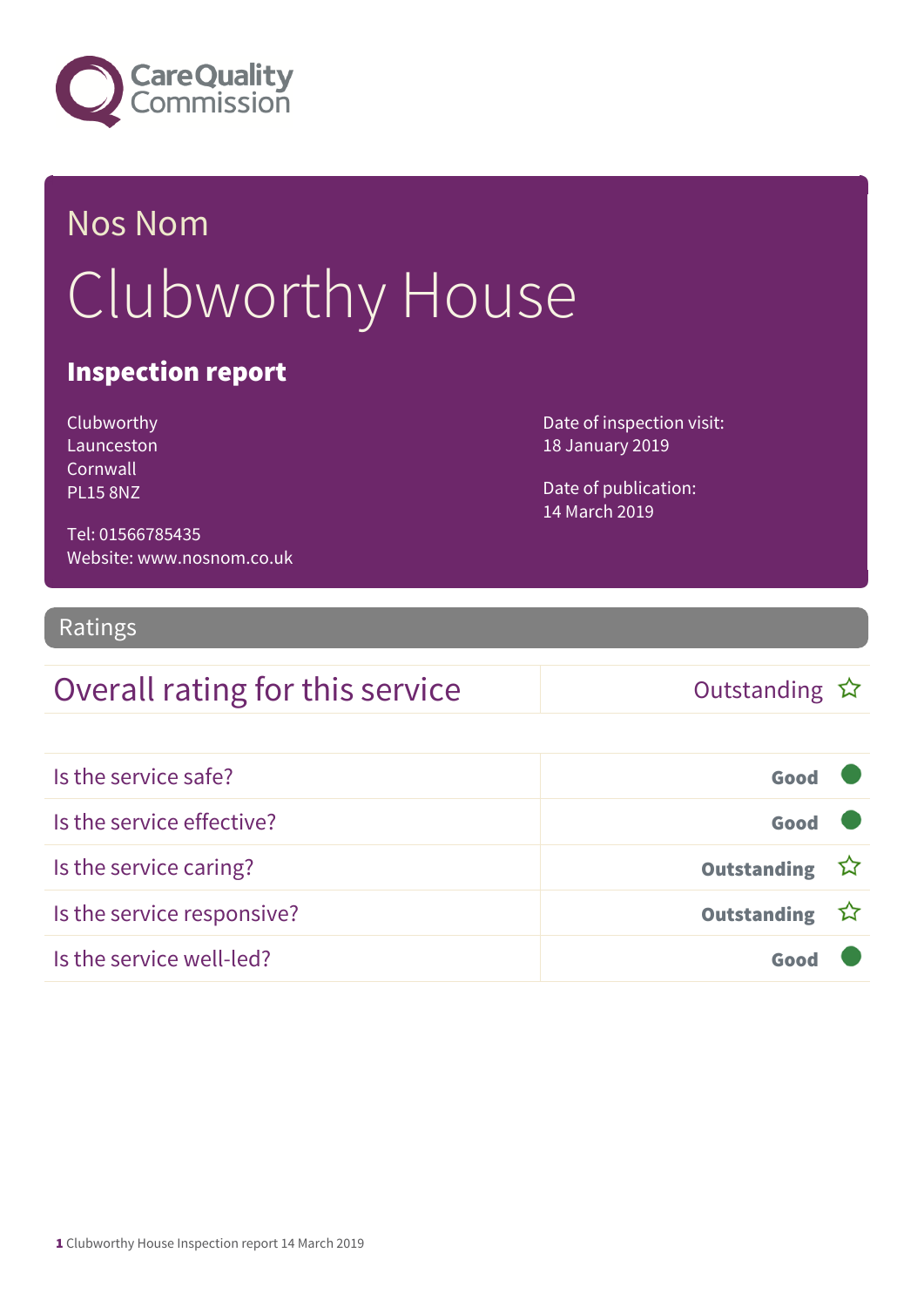### Summary of findings

### Overall summary

#### About the service:

Clubworthy House provides accommodation with personal care for up to two people. There were two people using the service at the time of our inspection. The care service has been developed and designed in line with the values that underpin the Registering the Right Support and other best practice guidance. These values include choice, promotion of independence and inclusion. People with learning disabilities and autism using the service can live as ordinary a life as any citizen. ' Registering the Right Support' CQC policy.

#### What life is like for people using this service:

People were protected by a strong, comprehensive safety system, with a focus on openness, transparency and learning. The provider had systems in place to make sure the service was safe, with very good staffing levels and well skilled staff to deliver care. The service ensured that risks to people were fully assessed and well managed. People were empowered to take positive risks, to ensure they had as much choice and control of their lives as possible. The positive risk-taking approach demonstrated by the service showed they respected people's right for independence, their right to self -determination and their right to take risks.

The staff at Clubworthy House were highly committed to ensuring people lived fulfilling lives and were protected from social isolation. The whole focus of people's care was individualised and focused on promoting people's independence as well as their physical and mental well-being. People were empowered to make their own choices and staff were highly motivated with a 'can do' approach which meant they were able to achieve very positive outcomes for people.

People were involved and supported to safely recruit staff to work at the service. Staff were appropriately trained in all areas of people's care. Robust arrangements were in place for the service to make sure that action was taken and lessons learned when things went wrong, to improve safety across the service.

Staff were caring and had built open and honest relationships with people. They were knowledgeable about how best to communicate with people and to advocate for them and ensure their views were heard. People, relatives and health and social care professionals all spoke of the commitment of staff, the family atmosphere at the service and the genuine interest staff took in their wellbeing. There was a strong culture within the service of treating people with dignity and respect and staff spent time getting to know people and their specific needs before they provided them with care and support.

There was strong leadership that put people first and set high expectations for staff. There was an open culture and a clear vision and values, which were put into practice. Staff were proud to work for the service and felt valued for their work. A positive culture was demonstrated by the attitudes of staff and management when we talked with them about how they supported people.

For more details, please see the full report which is on the CQC website at www.cqc.org.uk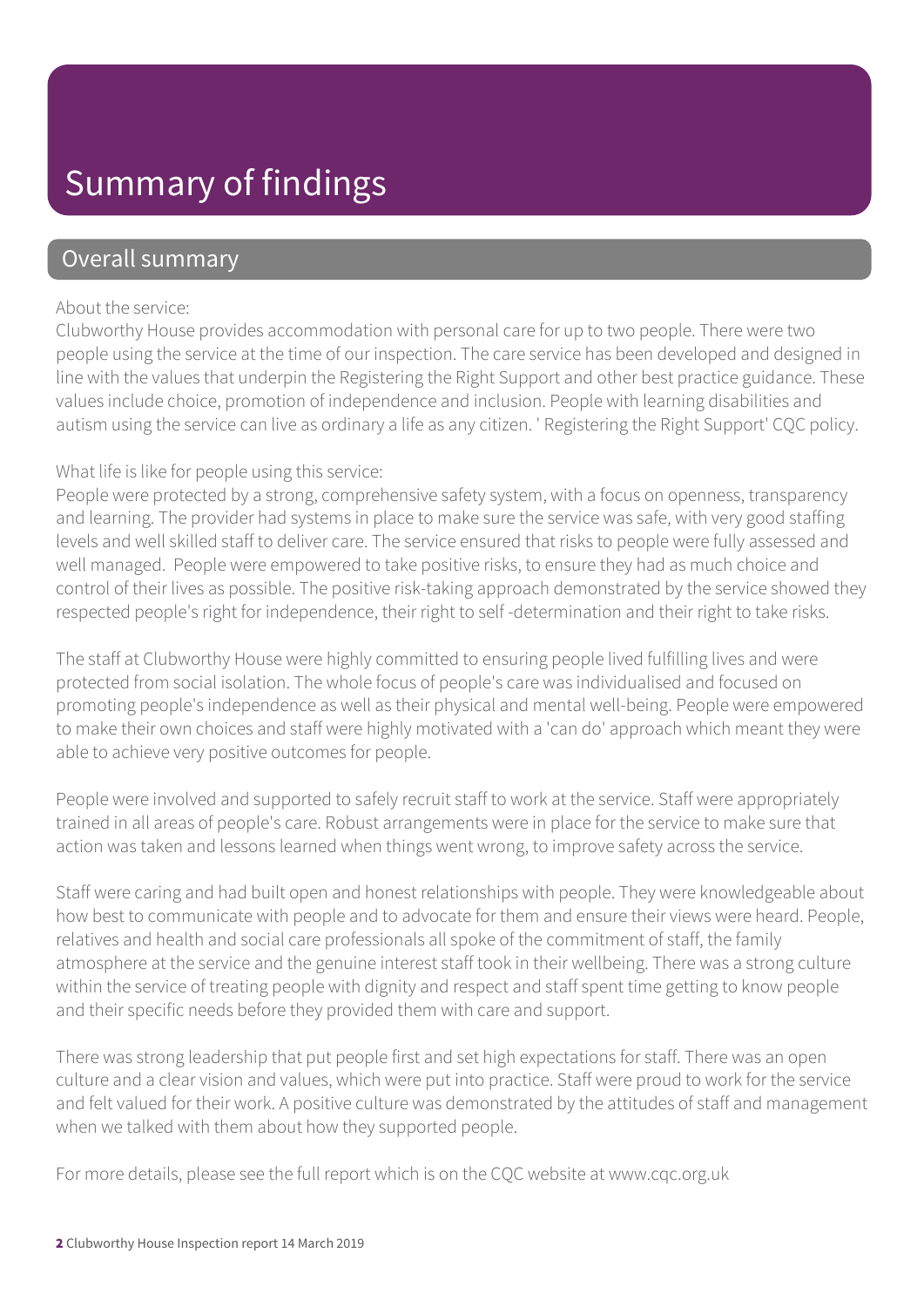#### Why we inspected:

This was a planned inspection based on the rating at the last inspection. At our last inspection we rated the service Good. At this inspection we found the service had improved to outstanding under the caring and responsive domains. The overall rating for this service is Outstanding.

#### Follow up:

We will continue to monitor the service through the information we receive until we return to visit as per our re-inspection programme. If any concerning information is received we may inspect sooner.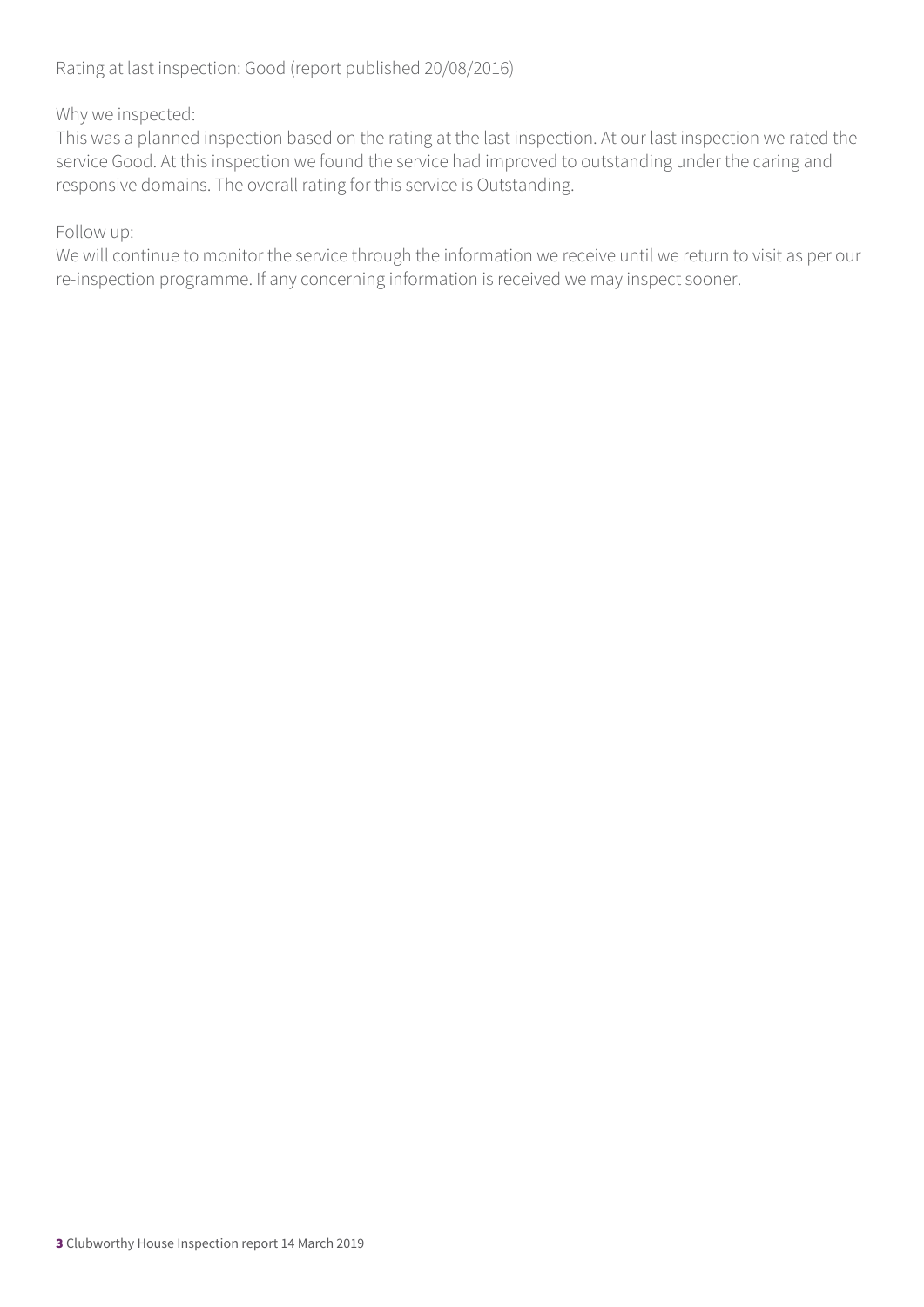### The five questions we ask about services and what we found

We always ask the following five questions of services.

| Is the service safe?                                                                      | Goo                   |
|-------------------------------------------------------------------------------------------|-----------------------|
| The service was safe<br>Details are in our Safe findings below.                           |                       |
| Is the service effective?                                                                 | Good                  |
| The service was effective.<br>Details are in our Effective findings below                 |                       |
| Is the service caring?                                                                    | Outstanding ☆         |
| The service was exceptionally caring<br>Details are in our Caring findings below.         |                       |
| Is the service responsive?                                                                | Outstanding $\hat{W}$ |
| The service was exceptionally responsive<br>Details are in our Responsive findings below. |                       |
| Is the service well-led?                                                                  | Good                  |
| The service was well-led<br>Details are in our Well-Led findings below.                   |                       |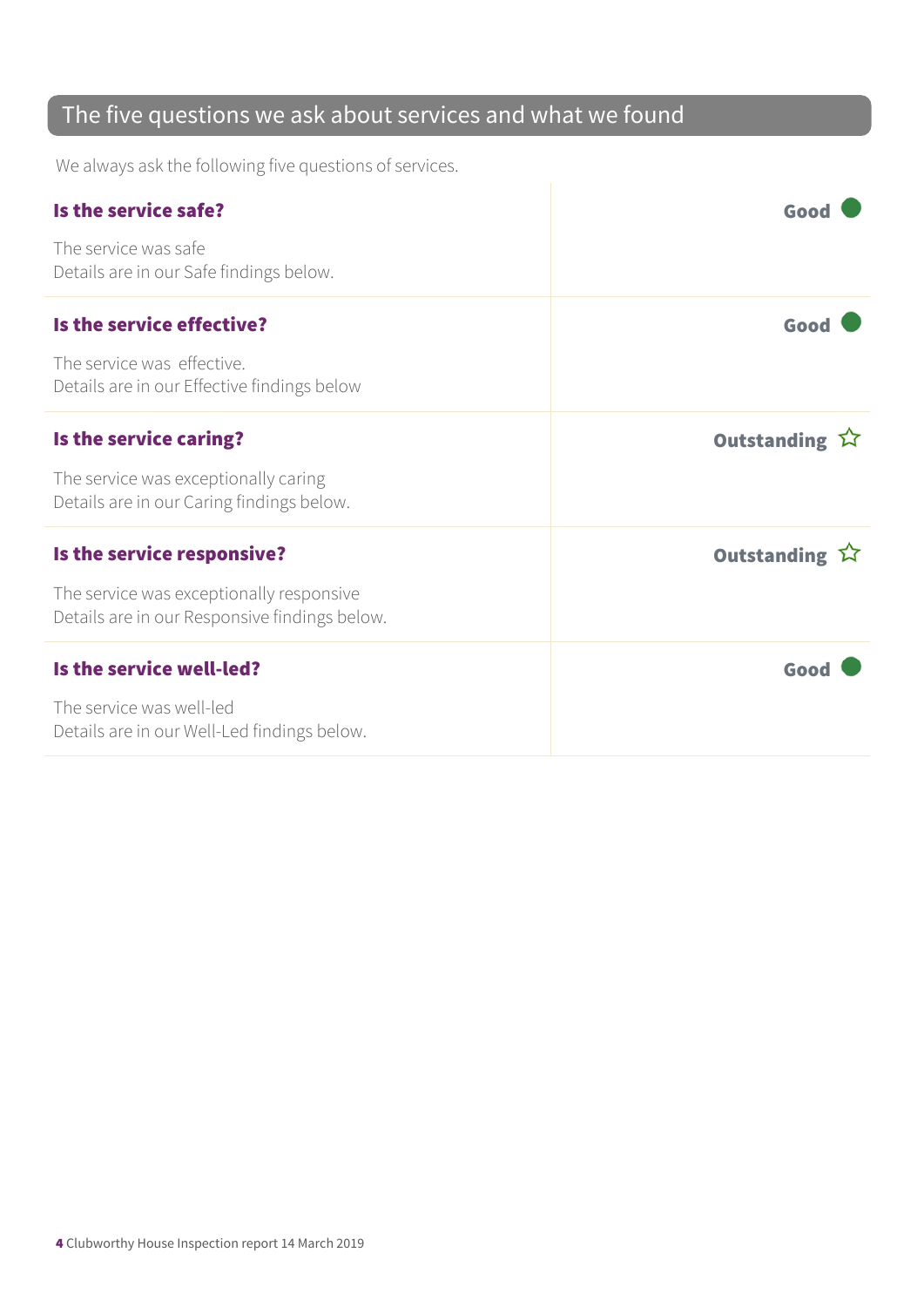

# Clubworthy House Detailed findings

### Background to this inspection

#### The inspection:

We carried out this inspection under Section 60 of the Health and Social Care Act 2008 as part of our regulatory functions. This inspection checked whether the provider is meeting the legal requirements and regulations associated with the Health and Social Care Act 2008, to look at the overall quality of the service, and to provide a rating for the service under the Care Act 2014.

Inspection team: This inspection was carried out by one inspector.

#### Service and service type:

Clubworthy House is a 'care home'. People in care homes receive accommodation and nursing or personal care as single package under one contractual agreement. CQC regulates both the premises and the care provided, and both were looked at during this inspection. The service accommodates up to two people. At the time of our visit there were two people using the service.

The service had a manager registered with the Care Quality Commission. This means that they and the provider are legally responsible for how the service is run and for the quality and safety of the care provided.

Notice of inspection:

This inspection was announced. We gave the service 48 hours' notice of the inspection visit because the location was a small care home for younger adults who are often out during the day. We needed to be sure that they would be in.

We visited the service on the 11 December 2018 and looked at records, spoke with people and staff and completed a tour of the premises. Following the visit, we spoke with four relatives over the telephone. We also received feedback from three health and social care professionals to gain their views on the service.

#### What we did:

Before the inspection, the provider completed a Provider Information Return (PIR). This is a form that asks the provider to give some key information about the service, what the service does well and improvements they plan to make. The provider returned the PIR and we took this into account when we made judgements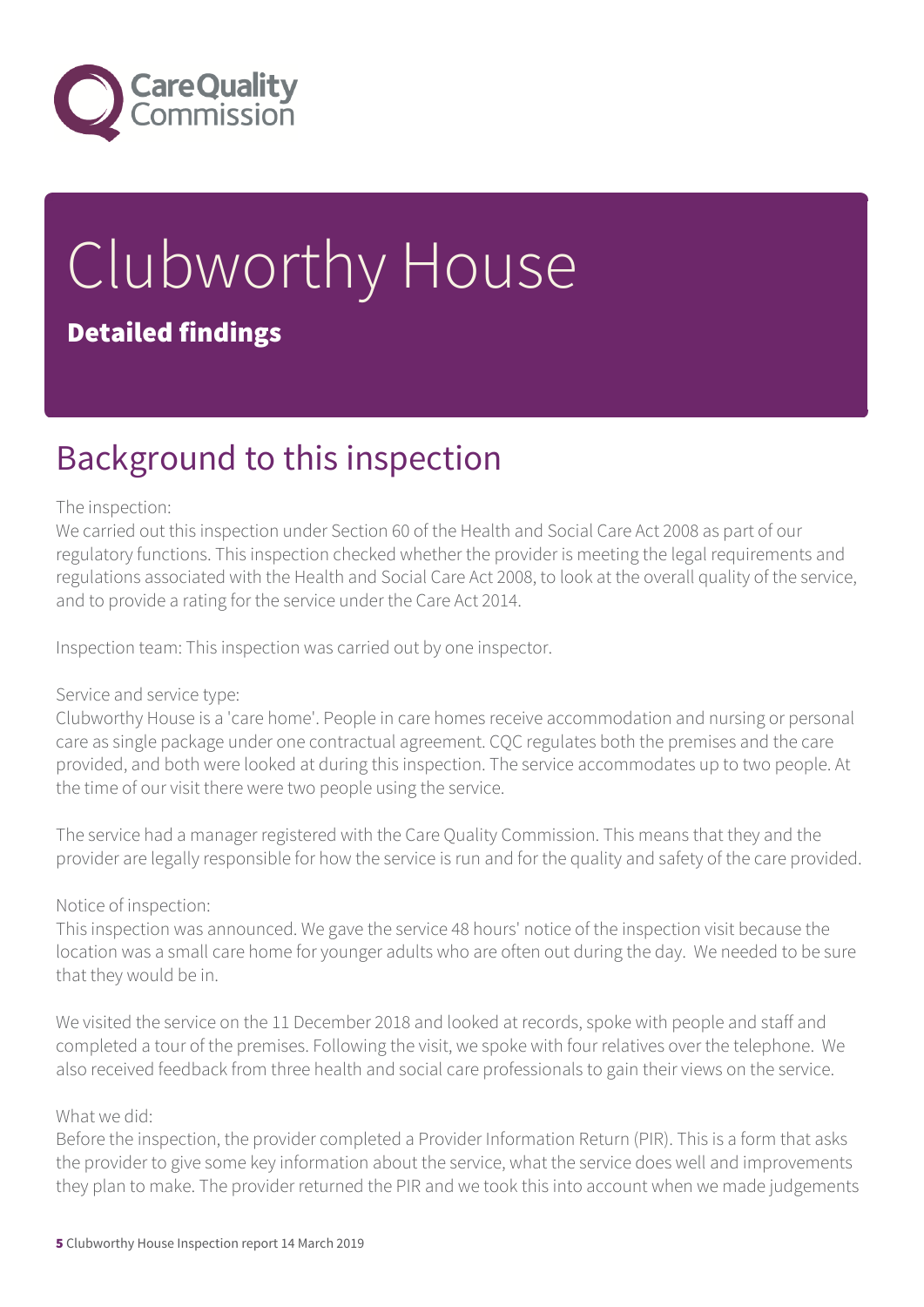in this report. We reviewed other information that we held about the service such as notifications. These are events that happen in the service that the provider is required to tell us about. We also considered the last inspection report and information that had been sent to us by other agencies. We also contacted commissioners who had a contract with the service.

During the inspection, we spoke with two people who used the service. We also had discussions with two staff members and the registered manager and registered provider.

We looked at the care and medication records of two people who used the service, we undertook a tour of the premises and observed information on display around the service such as information about safeguarding and how to make a complaint. We also examined records in relation to the management of the service such as staff recruitment files, quality assurance checks, staff training and supervision records, safe guarding information and accidents and incident information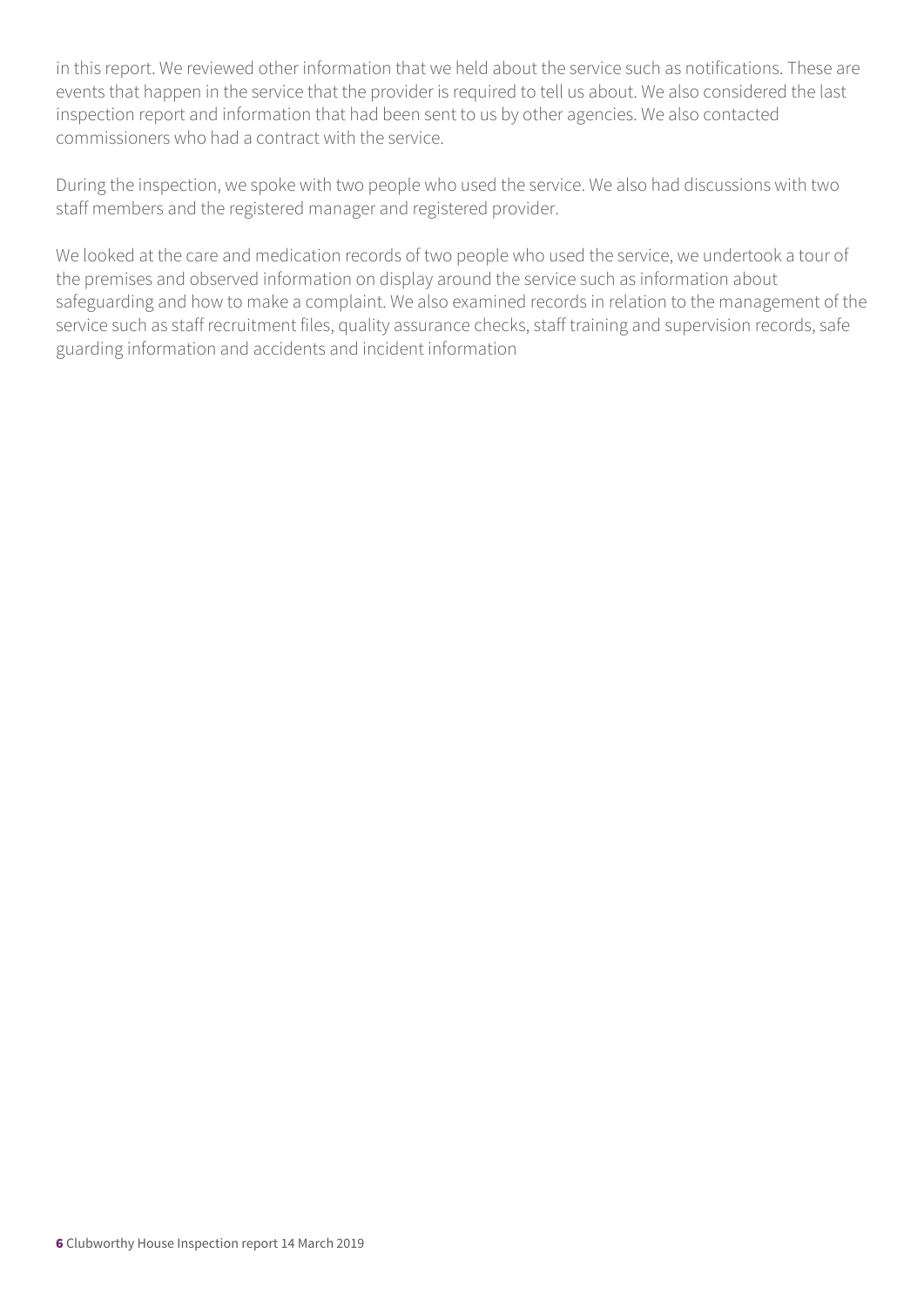

### Is the service safe?

### Our findings

Safe – this means people were protected from abuse and avoidable harm

Good - People were safe and protected from avoidable harm. Legal requirements were met.

#### Systems and processes

- Staff had developed very positive and trusting relationships with people that helped to keep them safe. A relative commented, "Without a doubt [relative] is safe."
- ●The provider had effective safeguarding systems in place and all staff spoken had a good understanding of what to do to make sure people were protected from harm or abuse. They had received appropriate training in this topic area. The registered manager used team meetings to reflect on events in the service with staff to understand if they could safeguard people better or promote their rights.
- The provider followed robust and safe recruitment procedures to ensure people were protected from staff that may not be fit and safe to support them.

#### Assessing risk, safety monitoring and management

- Risks to people's safety and wellbeing were assessed and managed. Each person's care record included risk assessments considering risks associated with the person's environment, their care and treatment, medicines and any other relevant factors. The risk assessments were detailed and included actions for staff to take to keep people safe and reduce the risks of harm.
- Staff understood where people required support to reduce the risk of avoidable harm
- People were supported to take positive risks to aid their independence. For example, with food preparation.
- The environment and equipment had been assessed for safety.

#### Staffing levels

- The registered provider and manager worked at the service along with two care staff. The staff team provided support 24 hours a day. There was a consistent staff team who knew the people they supported well. During the visit people appeared at ease with the staff who supported them.
- There were sufficient numbers of staff to meet people's needs. A health and social professional commented "The recruitment process was very robust and person centred."

#### Using medicines safely

- Medicines were managed safely to ensure people received them in accordance with their health needs and the prescriber's instructions. Staff were trained in medicines management and regular competency checks were carried out to ensure safe practice.
- Medicines were safely received, stored, administered and returned when they were no longer required.

Preventing and controlling infection

● People were encouraged and supported to keep their home hygienic clean. The service was very clean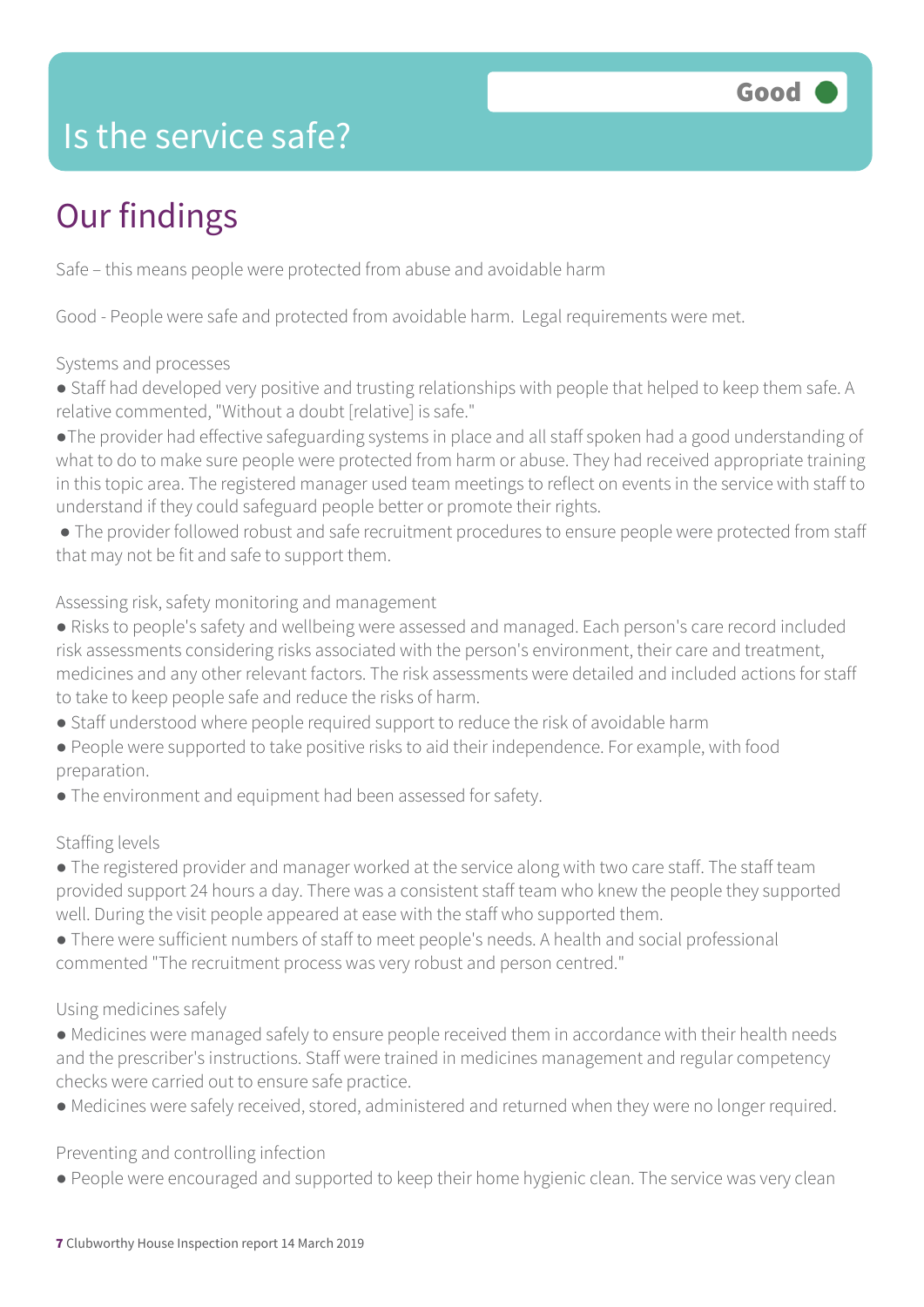and free from any obvious risks associated with the spread of infection.

● Staff had completed infection control training and followed good infection control practices. They used protective clothing gloves and aprons during personal care to help prevent the spread of healthcare related infections.

Learning lessons when things go wrong

● Accidents and incidents were reported and monitored by the registered manager to identify any trends. The registered manager discussed accidents/incidents with staff as a learning opportunity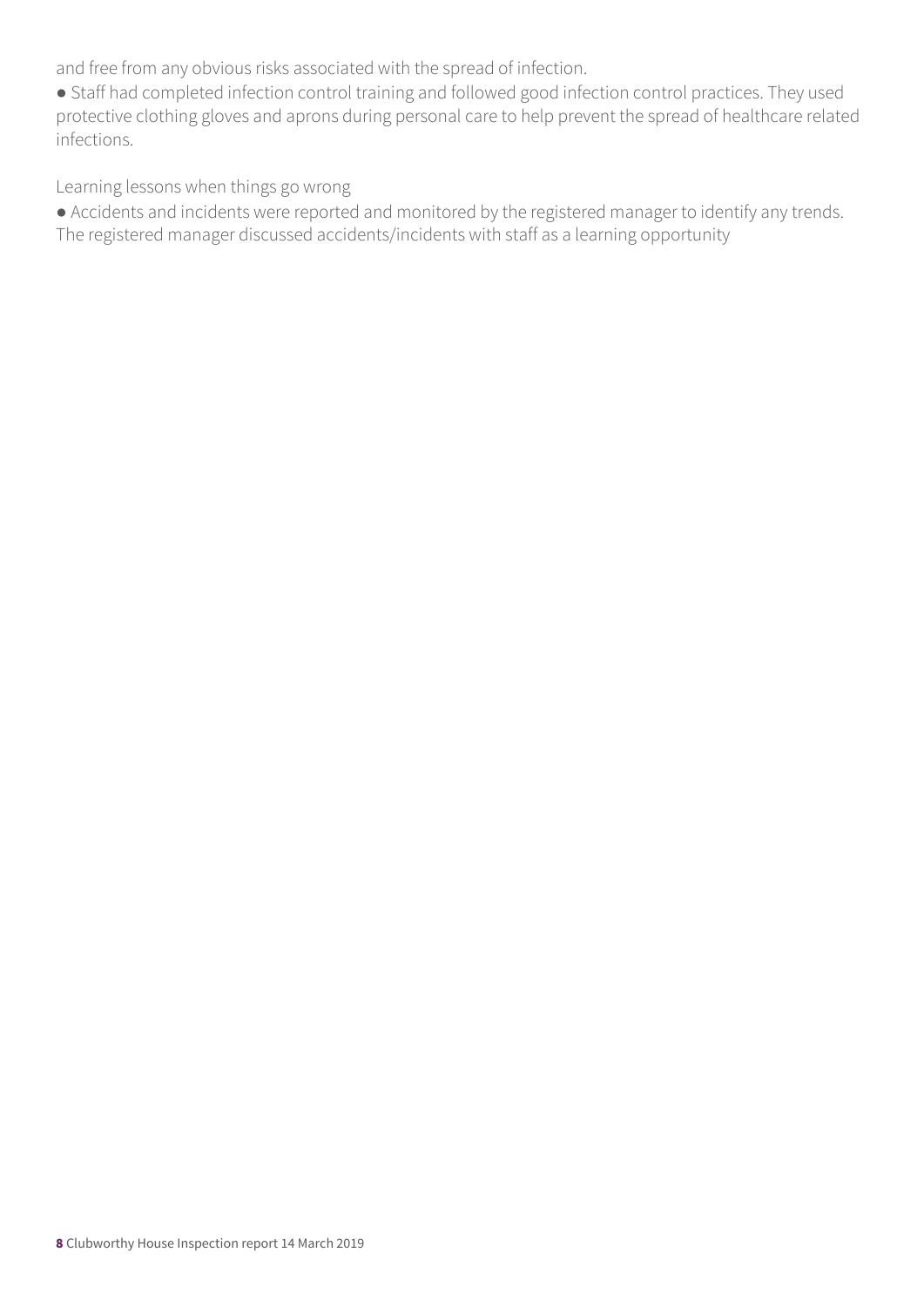### Is the service effective?

# Our findings

Effective – this means that people's care, treatment and support achieved good outcomes and promoted a good quality of life, based on best available evidence.

Good: People's outcomes were consistently good, and people's feedback confirmed this.

Assessing people's needs and choices; delivering care in line with standards, guidance and the law.

● People had a comprehensive assessment of their needs before they went to live at the service. This was to make sure people's needs could be fully met and that they were happy with the support that was available. The assessment included understanding people's backgrounds, histories and what was important to them including their views, preferences and aspirations. People met with staff and the person already living at the home, and had several trial visits before a joint decision was made if the service was suitable for them.

● We looked at the assessment for the person newest to the service. There was information about the healthcare professionals that needed to be involved in the persons care to ensure care was based on up to date legislation, standards and best practice. Their family member told us, "(registered provider and manager's name) weighed up if (relatives name) was the ideal fit (for the person currently living at the home). It was essential all were happy and we are so pleased it has worked so well."

● Assessment documentation showed all aspects of a person's needs were considered including the characteristics identified under the Equality Act, especially in the area of disability and age. For example, how to support a person with their mobility whilst promoting their independence.

Staff skills, knowledge and experience

● People received effective care and treatment from competent, knowledgeable and skilled staff who had the relevant qualifications to meet their needs. The provider had a good system to monitor all staff had regular training and refresher training to keep them up to date with best practice. Training methods included online, face to face training and competency assessments.

● Staff completed a wide range of training courses including specialist training that was applicable to their roles. This included training in sign language so that staff and people were able to communicate in a more effective manner.

● Staff felt valued and were encouraged to increase and develop their skills and knowledge. The registered manager used team meetings and one-to-one meetings to support staff to identify areas where they would like to gain more experience. If staff felt they needed extra training this was provided and told us that bereavement training had been arranged.

Supporting people to eat and drink enough with choice in a balanced diet

● People with staff support prepared and cooked the lunch meal which they invited us to join. People and staff ate their meals together and this was a social occasion. It was evident that people enjoyed cooking and the social aspect of this. For example, people told us that when England played in the football world cup they prepared and cooked a meal from the opposing team country that England played. People told us they enjoyed this and showed photos of this activity.

● There was a strong emphasis on ensuring people's nutritional needs were fully met. Staff supported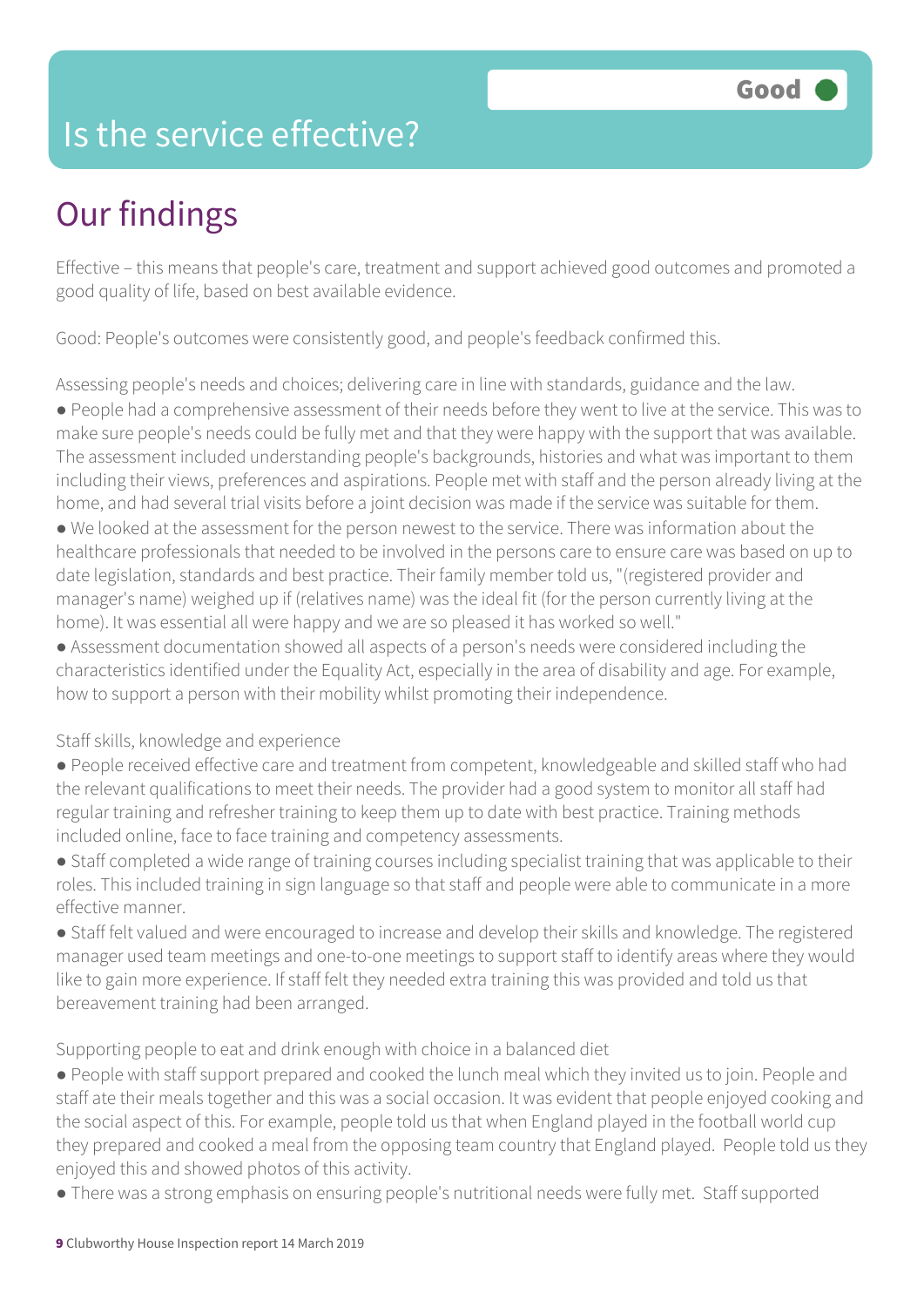people with their menu planning, shopping and meal preparation. This was carried out in a way which ensured the person developed or used their skills to become or maintain independence and confidence.

● Records showed that staff acted upon the guidance of healthcare professionals that were qualified to advise them on people's individual nutritional needs. When a person need a specific diet, the registered manager ate the same diet so that they could support the person with this new menu regime. When the person was invited to a wedding, part of the menu was scones and cream. The registered provider cooked scones with the ingredients that the person could eat so whilst at the celebrations they were able to join in.

● Peoples weight was monitored and any issues were discussed with relevant health and social care professionals.

Staff providing consistent, effective, timely care

- People said they were supported to maintain good health and referred to health professionals when required.
- Where people required support from healthcare professionals this was arranged and staff followed guidance provided by such professionals. People had received support to maintain their health with regular access to GP's, dentists and other services. People also received an annual health check as per best practice for people with a learning disability.
- Staff supported people to access appointments and manage their anxiety, and prevent failure to attend. Staff had sought guidance from medical professionals and formulated a treatment plan to support a person with their health condition. The provider sourced booklets to explain the persons health condition from BILD (British Institute for Learning Disabilities) so that it could be shared and explained to the person in a meaningful way. The persons health had improved significantly so that they were now able to be more independent in their self-care. A relative commented "[registered provider and managers name's] work tirelessly to improve [person's name] health. [Person's name] is now able to do so much for themselves as the problem she had is no longer there. She is a happier person."
- One person was supported with a major operation. Staff had actively researched best practice guidance on diet and the health support needed. They had also made links with health care professionals who were expert in this area.

Adapting service, design, decoration to meet people's needs

- Clubworthy House provided an extremely homely environment for people. People had been involved in choosing the décor and furnishings of their bedrooms and communal areas. People and staff had all chosen an individual piece of artwork to be displayed in the home. People were encouraged to display photos of their loved ones in the lounge areas, if they wished. The provider wanted people to see the whole environment as their own home.
- Due to the changing health needs of people at the service it was identified that a bathroom area needed to be adapted to meet their needs. People and staff visited shower rooms, looked at catalogues to help design the room and choice of colours. People proudly showed us this new area and how they enjoyed using this facility.
- The home has farm animals, due to the changing physical needs of a person they were no longer able to access the barn to see the horses, pony, lambs and goats. A new barn was purchased to provide levelled access so that the person could still see and care for the animals which was of great importance to them.

Ensuring consent to care and treatment in line with law and guidance

• The Mental Capacity Act 2005 (MCA) provides a legal framework for making particular decisions on behalf of people who may lack the mental capacity to do so for themselves. The Act requires that, as far as possible, people make their own decisions and are helped to do so when needed. When they lack mental capacity to take particular decisions, any made on their behalf must be in their best interests and as least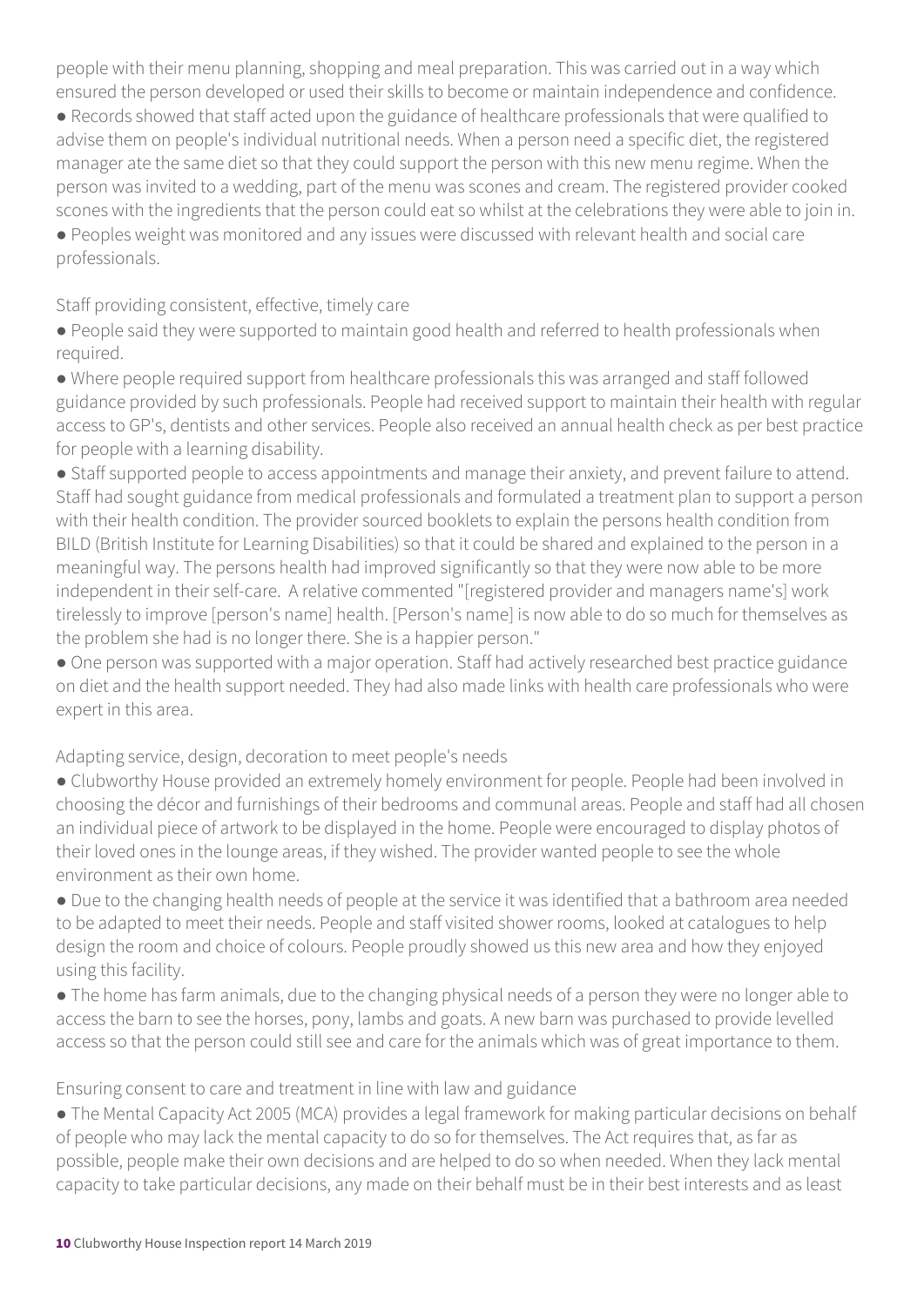restrictive as possible.

● People can only be deprived of their liberty to receive care and treatment with appropriate legal authority. In care homes, and some hospitals, this is usually through MCA application procedures called the Deprivation of Liberty Safeguards (DoLS).

We checked whether the service was working within the principles of the MCA, whether any restrictions on people's liberty had been authorised and whether any conditions on such authorisations were being met.

● Staff understood the importance of gaining consent before providing support. MCA was discussed in supervisions and information was displayed to support staff knowledge and understanding of the legislation.

● People were actively encouraged to make decisions for themselves and there was a strong emphasis on involving people as much as possible.

● Where people did not have capacity, decisions had been made in their best interests involving relatives and other health professionals where appropriate.

● The registered manager understood their responsibility to apply for DoLS as needed.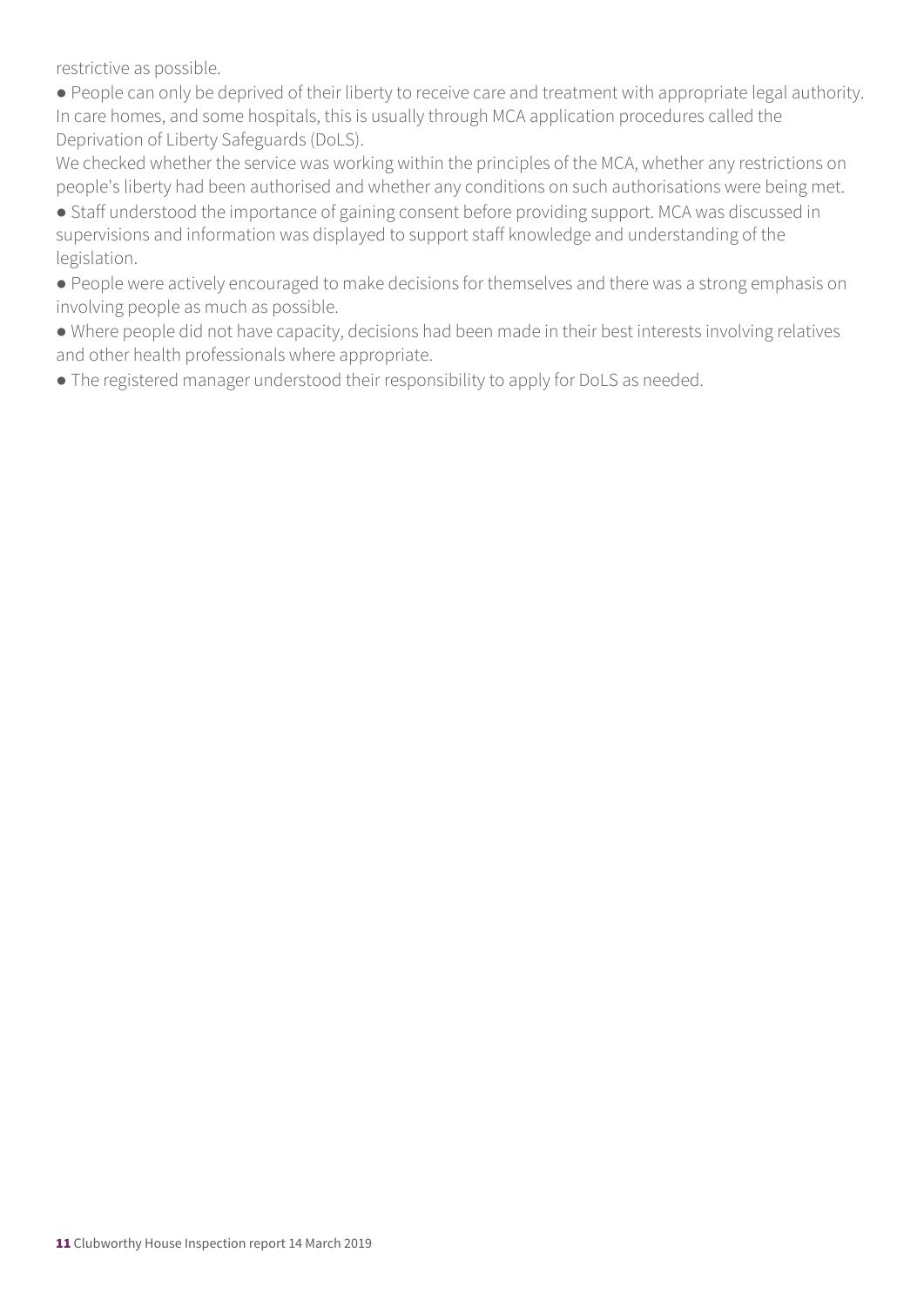### Is the service caring?

# Our findings

Caring – this means that the service involved people and treated them with compassion, kindness, dignity and respect

Outstanding: People were truly respected and valued as individuals; and empowered as partners in their care in an exceptional service.

Ensuring people are well treated and supported

- People using the service and their relatives had nothing but good things to say about the care and were extremely positive about the commitment of the staff. Comments included, "They (staff) are brilliant with [person's name] we couldn't have picked a better place", "The service is extra special" and "I cannot fault the place. It is a very, very welcoming place with lovely staff who are very approachable."
- Health and social care professionals were equally positive about the care and support provided at Clubworthy House. One commented "I feel that this is a very safe and caring service and there have been times when [registered provider and managers names] have 'gone the extra mile' outside of the commissioned support, for example supporting recovery following major hospital treatment."
- Staff provided care and support that was exceptionally compassionate and kind. For example, a person needed a major operation and was in hospital for three weeks. The registered provider and manager between them, stayed with the person continuously throughout the three weeks hospital stay. They provided all personal care whilst medical staff provided medical treatment.
- The registered provider was also able to advise medical staff how to approach the person to reduce their anxiety. A relative told us "They devote their life to [person's name], they fought for [person's name] to get the right medical help, supported them throughout the operation and in recovery. [Person's name] health has so improved, they can do so much more now." The person could now engage in activities which previously their physical health would not allow.
- Staff were particularly sensitive and showed empathy, for example, in bereavement. The day before the inspection, a person's horse had died. Staff had prepared the person that their horse was dying and let the person be involved as much as they wished in the animal's care and the decisions in how the animal would be medically treated. The person was able to share with staff and us, memories of their animal and the emotions attached to its death.
- Staff also supported another person who had not visited a family grave, to be able to do this. Preparation work with the person and their family was undertaken and the person was able to visit the family member's grave. A relative commented "[Registered provider's name] did it so sensitively, we were worried it may upset [person] but it was handled so well, we needn't have worried." The person talked with us about visiting their grandparents grave and the importance of this to them.
- People and the staff team were treated as equals. A staff member commented about the management approach, saying, "[registered manager and providers names] are very clear, it's all about the ladies and they support us too. We all need to get it right for them [people's names they support]". The registered manager told us, "We are fussy in what staff we employ, we ask for high standards as [people's names] are so important to us and they come first."
- Care plans contained information about people's diverse needs and included their preferences in relation to culture, religion and diet. These were considered as people planned their daily life. For example,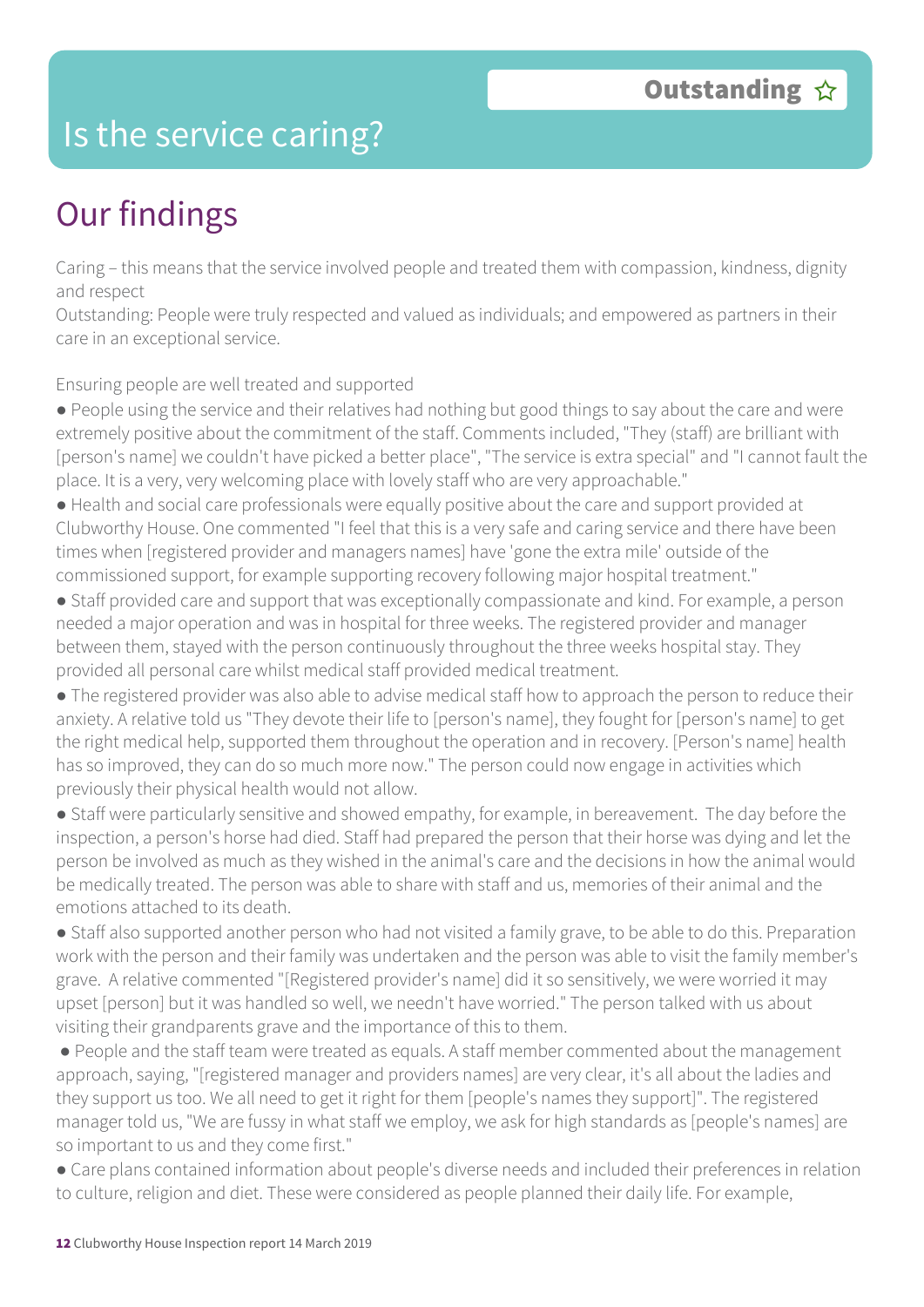celebrating religious festivals.

• The culture of the service was caring, compassionate, respectful and empowering which reflected the values of the organisation. There was a strong recognition that people were individuals. A staff member said, "This really is a service that provides personalised care. We ask what people want and we work with the person to help them achieve their wishes."

● Each person had their life history recorded and staff used this information to get to know people and build positive relationships with them.

● Staff understood the way each person communicated and provided the care and support they required.

Supporting people to express their views and be involved in making decisions about their care

- People and their relatives confirmed they were consulted about the care and support delivered. A relative said, "Communication is excellent. [Person's name] phones me weekly and gives me an update on what they have been doing. But so, do the [registered managers name]. We are fully involved. We get invited to attend reviews but we know we can visit anytime. Any query and they [registered manager] are on the phone to us, and us to them."
- People were involved in the staff recruitment process so that their views were sought on the suitability of the candidates who would be supporting them.
- Records showed people were involved in meetings to discuss their views and make decisions about the care provided.
- People were supported to make day-to-day decisions for themselves and were provided with information in formats which best suited their preferred mode of communication.

Respecting and promoting people's privacy, dignity and independence

- People's privacy and dignity was respected, their rights to confidentiality was upheld and they were not discriminated against in anyway.
- Staff showed genuine concern for people and educated them about respecting each other's space and maintaining confidentiality.
- People were encouraged to do as much for themselves as possible. They contributed to household tasks, such as preparing meals, setting the table, emptying the dishwasher, and taking care of the animals. People's care plans showed what aspects of personal care people could manage independently and which they needed staff support with.
- People were supported to maintain and develop relationships with those close to them, and be part of their local community. People were known to the local community for example when out on the horses, walking and visiting local shops and had formed friendships with them.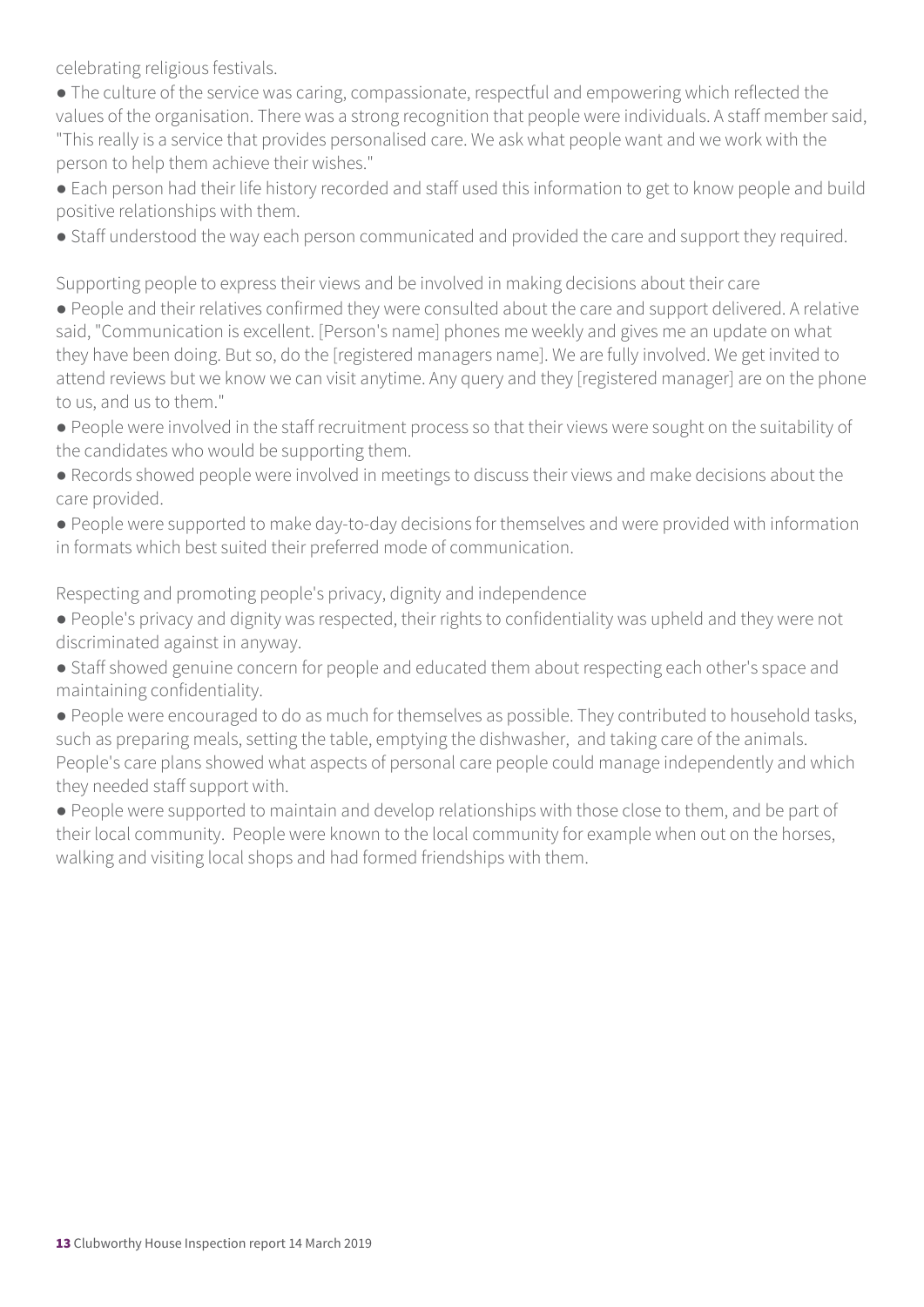### Is the service responsive?

# Our findings

Responsive – this means that services met people's needs

Outstanding: Services were tailored to meet the needs of individuals and delivered to ensure flexibility, choice and continuity of care.

#### Personalised care

- The service was outstanding in the way it worked with each person to establish their strengths, it empowered people to make choices and supported them to gain as much independence as possible. People told us that they were now able to use equipment, such as wheelbarrows, to assist them when they cared for their animals.
- People were involved in developing their care, support and treatment plans as well as given opportunities to develop the service. People showed us their pictorial care plans that they had developed with the registered manager. This meant that information was accessible to them in a way that was meaningful for the person.
- People showed and talked through with us their care plan reviews. They were presented pictorially and both people individually, told us what they had done and planned to do and expressed great satisfaction in what they had done and achieved. The registered manger told us as the person had been involved in the creating of their care plan review they would be able to 'chair' the meeting. The emphasis was that the review meeting was the person's meeting which they should be in control of.
- Staff supported people to identify their short term, medium term and long-term goals and dreams; and there were clear plans in place to help people achieve this. For example, one person told us how they had wanted to see a particular band, and showed us photographs of this being achieved.
- Staff had a can-do attitude and said nothing was impossible. Examples included a person was now able to walk greater distances which was something they wanted to achieve. Another example was people with support, completed daily tasks with the animals they cared for. People spoke fondly of the animals they cared for and showed great understanding of them.
- Each person was encouraged and supported to pursue activities of their choosing. People showed us photographs of activities they had completed, such as visiting attractions, going to musical concerts, theatre trips, baking, swimming, and holidays. One person told us, "We do loads of activities. We are always busy." Relatives commented that people are engaged in lots of activities. One said "The month of December was so busy. Each morning they opened a Christmas cracker, and in it was an activity for the day, which they did, they went out and about everywhere."
- Relatives were positive about the amount and quality of activities that people participated in. One commented "They know what [person's name] likes and makes it special and personal for her."
- The provider was creative in looking at ways to support people. For example, one person needed an operation which would involve post operation care to be provided with equipment that they may struggle to use. The provider contacted their favourite band and asked for stickers to place on the equipment to motivate the person to use it. The band had no stickers so staff made some and placed them on the equipment. The band recorded a personal message for the person and recorded their favourite song. The provider liaised with the medical team and arranged for the song to be played when the person had the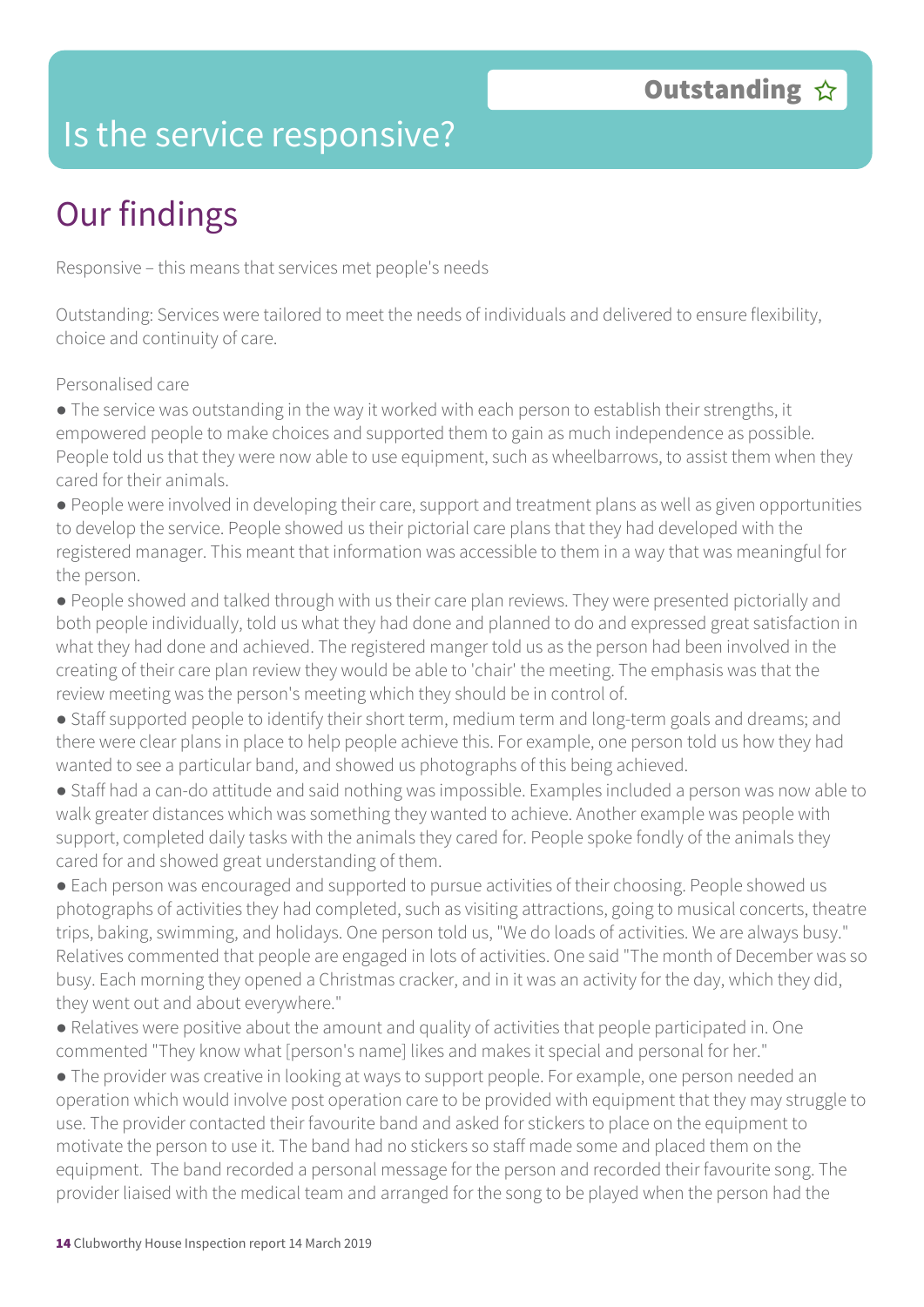anaesthetic and on waking from the operation. This alleviated the persons anxiety.

● Staff understood the principles of the Equality Act and supported individual needs for example in the areas of disability, gender, religion and age and supported them in a caring way. For example, due to a person's changing health needs they were no longer able to get in the service vehicle. The provider purchased a new vehicle so that the person was able to get in and out of the vehicle with more ease.

Improving care quality in response to complaints or concerns

• The service looked at ways to make sure people had access to the information they needed in a way they could understand it, to comply with the Accessible Information Standard. The Accessible Information Standard is a framework put in place from August 2016. It makes it a legal requirement for all providers of NHS and publicly funded care to ensure people with a disability or sensory loss can access and understand information they are given.

●There were easy read guides available for people to help them understand and the registered manager showed an open and transparent approach around complaints, encouraging people to let a member of staff or themselves know if they were unhappy with any aspect of their care.

● Staff told us they understood their roles and responsibilities in dealing with potential complaints and had access to appropriate policies and procedures. The management told us that there had been no formal complaints about the service and records confirmed this. There were processes in place to ensure that all complaints would be dealt with appropriately.

End of life care and support

● At the time of the inspection, nobody was receiving end of life care. The staff had worked sensitively with people to offer support to plan for future events taking into account people's wishes.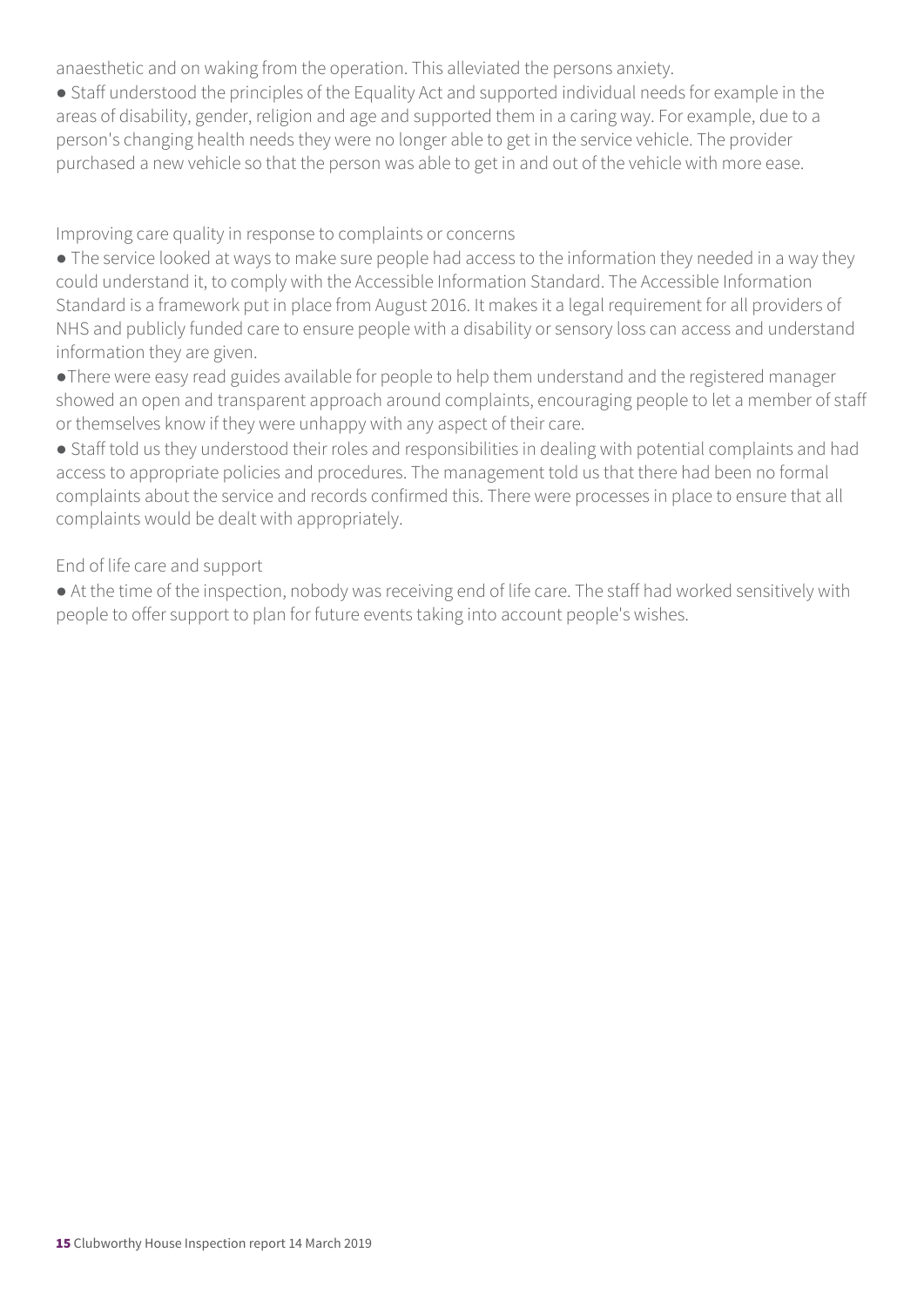### Is the service well-led?

# Our findings

Well-Led – this means that service leadership, management and governance assured high-quality, personcentred care; supported learning and innovation; and promoted an open, fair culture.

Good - The service was consistently managed and well led. Leaders and the culture they created promoted high quality, person centred care.

Provider plans and promotes person-centred, high-quality care and support, and understands and acts on duty of candour responsibility when things go wrong.

- We found a clear management structure that passionately promoted person-centred values and a strong commitment to promoting independence and social inclusion.
- There was an extremely positive and open culture that ensured people were at the centre of everything the service did. People were empowered to be as independent as possible. People told us they were very happy at the service and they appeared relaxed and comfortable as they showed us and told us about 'their' home.
- People, relatives and staff expressed confidence in the management team. The ethos of the service was to be open, transparent and honest. Relatives told us "The [registered provider and manger] are always available, they want to do the best they can for [people's names] and are open to any suggestions."
- ●The registered manager and provider worked at the service along with two staff members. They worked alongside staff and led by example.
- The registered manager and provider demonstrated a good understanding of people's needs, likes and preferences.
- Staff and relatives told us they had confidence in the management of the service and would not hesitate to report any concerns.
- All the feedback we received about the service was very positive and we were told how valuable the service was to people.
- Staff were very motivated by and proud of the service. There were consistently high levels of constructive engagement with people and staff from all equality groups. Staff described supervision and appraisal as regular and very supportive, with staff praising the high level of support they received from their line managers.

Engaging and involving people using the service, the public and staff

- People, relatives and health and social care professionals feedback was sought. Responses showed they were happy with people's care and quality of life.
- There was an open culture where people, relatives and staff were encouraged to make suggestions about how improvements could be made to the quality of care and support offered to people.
- Staff reported positively about working for the service and did not identify any areas for improvement. A staff member said, "I can't fault the company at all. It's a family run business and we are all treated equally. They support you, value you and we are looked after by them."